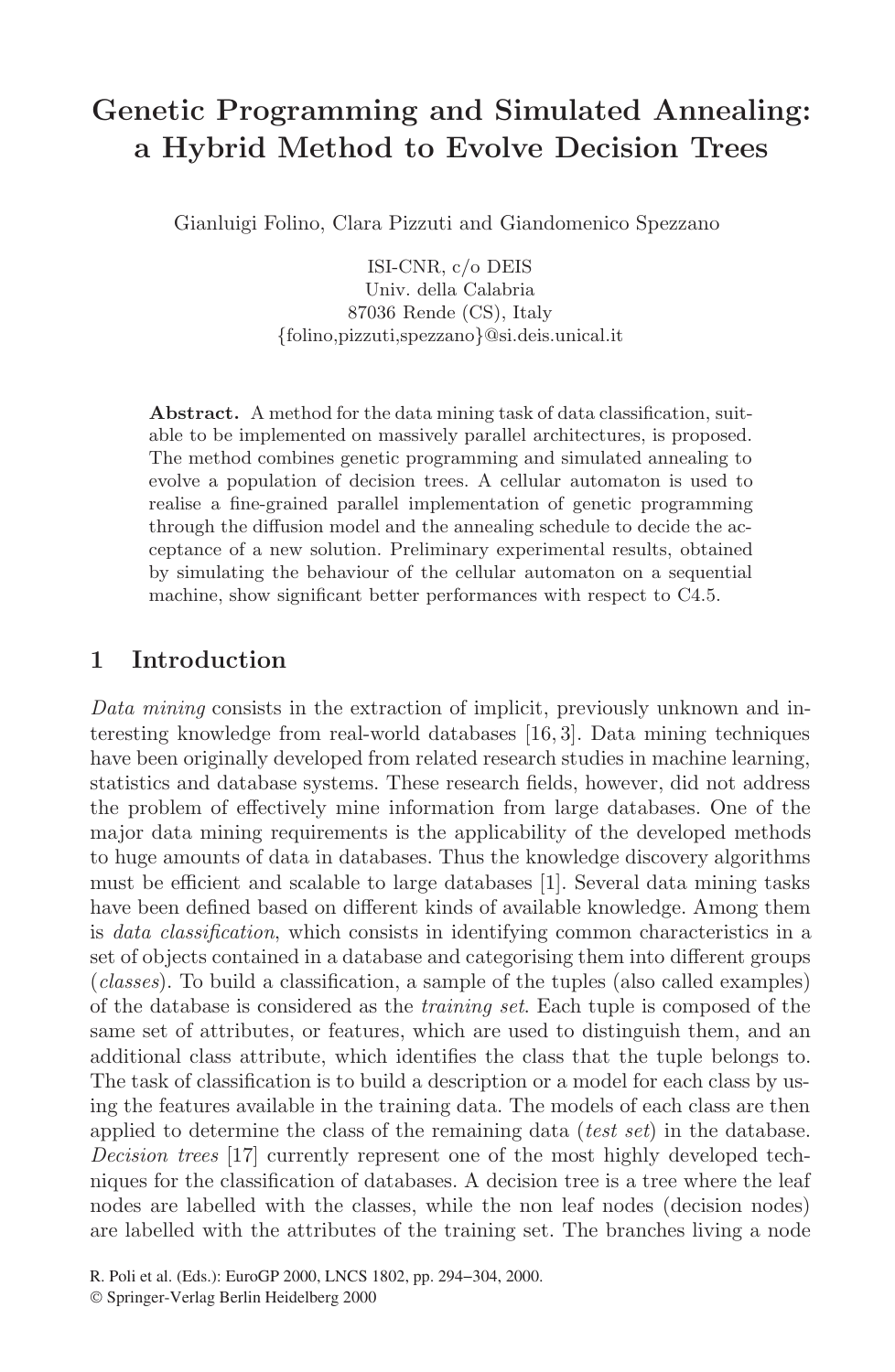represent a test on the values of the attribute. The path from the root to a leaf represents a set of conditions attribute-value (a rule) which describes the class labelling that leaf. There is a rule for every leaf node, thus a class is modelled by a set of rules. Decision trees are evaluated with respect to two parameters: accuracy and size. Accuracy measures the rate of misclassification. A totally accurate tree should correctly predict the class of any example from the database. The size regards the number of nodes of the tree. The simpler is the tree, the more concise is the class description and the information described can be easily understood. C4.5 [17] is the most famous decision tree based classification method.

In this paper a hybrid method that couples genetic programming (GP) and simulated annealing (SA) for the data mining task of classification is proposed. The method is based on a cellular genetic programming environment like that proposed in [4] to evolve decision trees but enriched with the simulated annealing strategy for the selection of new individuals. A cellular genetic programming environment [4] uses a cellular automaton to assign a spatial location on a lowdimensional grid to each GP individual. Every GP individual encodes a decision tree and it is allowed to interact only within a small neighbourhood. The new proposed method, called CGA/SA, adopts the local selection strategy of simulated annealing (SA) to evolve decision trees. The current GP individual is occasionally substituted with a new generated decision tree even if the latter has a misclassification rate (in this case represented by the fitness) worst than the former. The substitution is done under the guidance of a control parameter called the temperature. The combination of a cellular automaton with genetic programming and a simulated annealing based selection strategy of new individuals allows for a number of advantages. In fact, on one hand, the utilisation of a cellular automaton to map a population of trees on a two dimensional grid enables for a direct parallelisation of genetic programming through the diffusion model [15]. On the other hand, simulated annealing avoids the problem of premature convergence inherent to genetic programming by allowing uphill moves to solutions of worse fitness. A preliminary sequential implementation of the method, which simulates the cellular automata framework, shows a very good behaviour in both the complexity (that is the number of nodes) of the generated decision trees and the ability to generalise unknown examples. The paper is organised as follows. In section 2 the standard approach to data classification through genetic programming is shown. In section 3 the simulated annealing method is presented. In section 4 the combination of genetic programming and simulated annealing is discussed. In section 5 the hybrid method to evolve decision trees, which combines cellular genetic programming and simulated annealing, is presented. In section 6, finally, we give the results of the method obtained by a sequential implementation.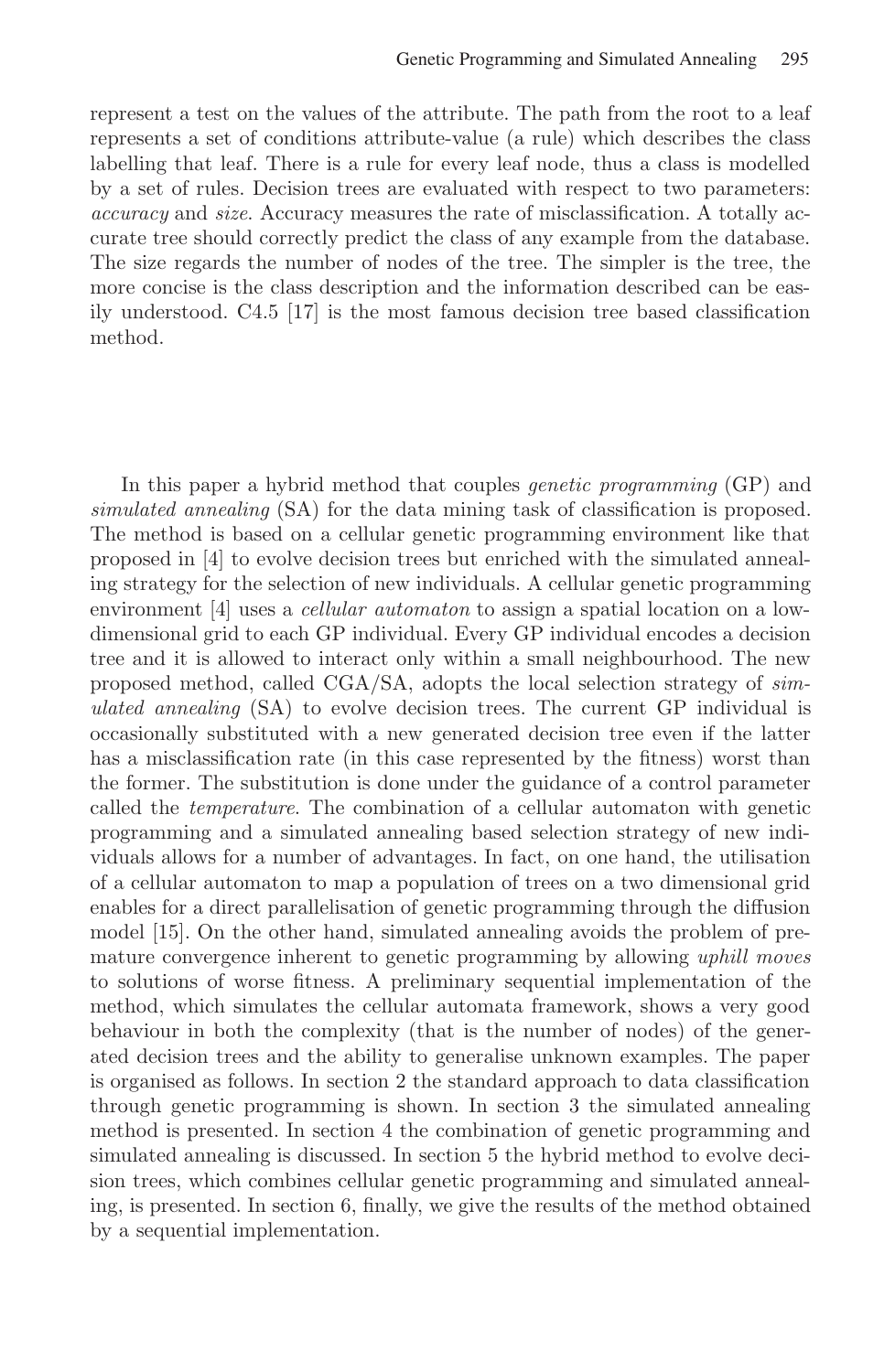#### **2 Genetic Programming and Data Classification**

Genetic programming is a variation of genetic algorithms [6] in which the evolving individuals are themselves computer programs instead of fixed length strings from a limited alphabet of symbols [9]. Programs are represented as trees with ordered branches in which the internal nodes are functions and the leaves are so-called terminals of the problem. The GP approach evolves a population of trees by using the genetic operators of reproduction, recombination and mutation. Each tree represents a candidate solution to a given problem and it is associated with a *fitness value* that reflects how good it is, with respect to the other solutions in the population. The reproduction operator copies individual trees of the current population into the next generation with a probability proportionate to their fitness (this strategy is also called roulette wheel selection scheme). The recombination operator generates two new individuals by crossing two trees at randomly chosen nodes and exchanging the subtrees. The two individuals participating in the crossover operation are again selected proportionate to fitness. The mutation operator replaces one of the nodes with a new randomly generated subtree.

Genetic programming can be used to inductively generate decision trees for the task of data classification. Decision trees can be interpreted as composition of functions where the function set is the set of attribute tests and the terminal set are the classes. The function set can be obtained by converting each attribute into an attribute-test function. Thus there are as many functions as there are attributes. For each attribute A, if  $A_1, \ldots, A_n$  are the possible values A can assume, the corresponding attribute-test function  $f_A$  has arity n and if the value of A is  $A_i$  then  $f_A(A_1,...A_n) = A_i$ . When a tuple has to be evaluated, the function at the root of the tree tests the corresponding attribute and then executes the argument outcoming from the test. If the argument is a terminal, then the class name for that tuple is returned, otherwise the new function is executed. The fitness is the number of training examples classified in the correct class. Both crossover and mutation must generate syntactically correct decision trees. This means that an attribute can not be repeated more than once in any path from the root to a leaf node. In order to balance the accuracy against the size of the tree, the fitness is augmented with an optional parameter, the parsimony, which measures the complexity of the individuals [9]. Higher is the parsimony, simpler is the tree, but accuracy diminishes.

Several methods for data classification based on genetic programming have recently been proposed  $[11, 12, 18, 5, 4]$ .

Interesting results, however, have been obtained when such methods are applied to problems that evolve small decision trees. If the database contains a high number of examples with many features, large decision trees are requested to accurately classify them. In data mining applications, databases with several millions of examples are common. A decision tree generator based on genetic programming should then cope with a population of large sized trees. Furthermore, it has already been pointed out [18] that, in order to obtain the same classification accuracy of a decision tree generated by C4.5, small population size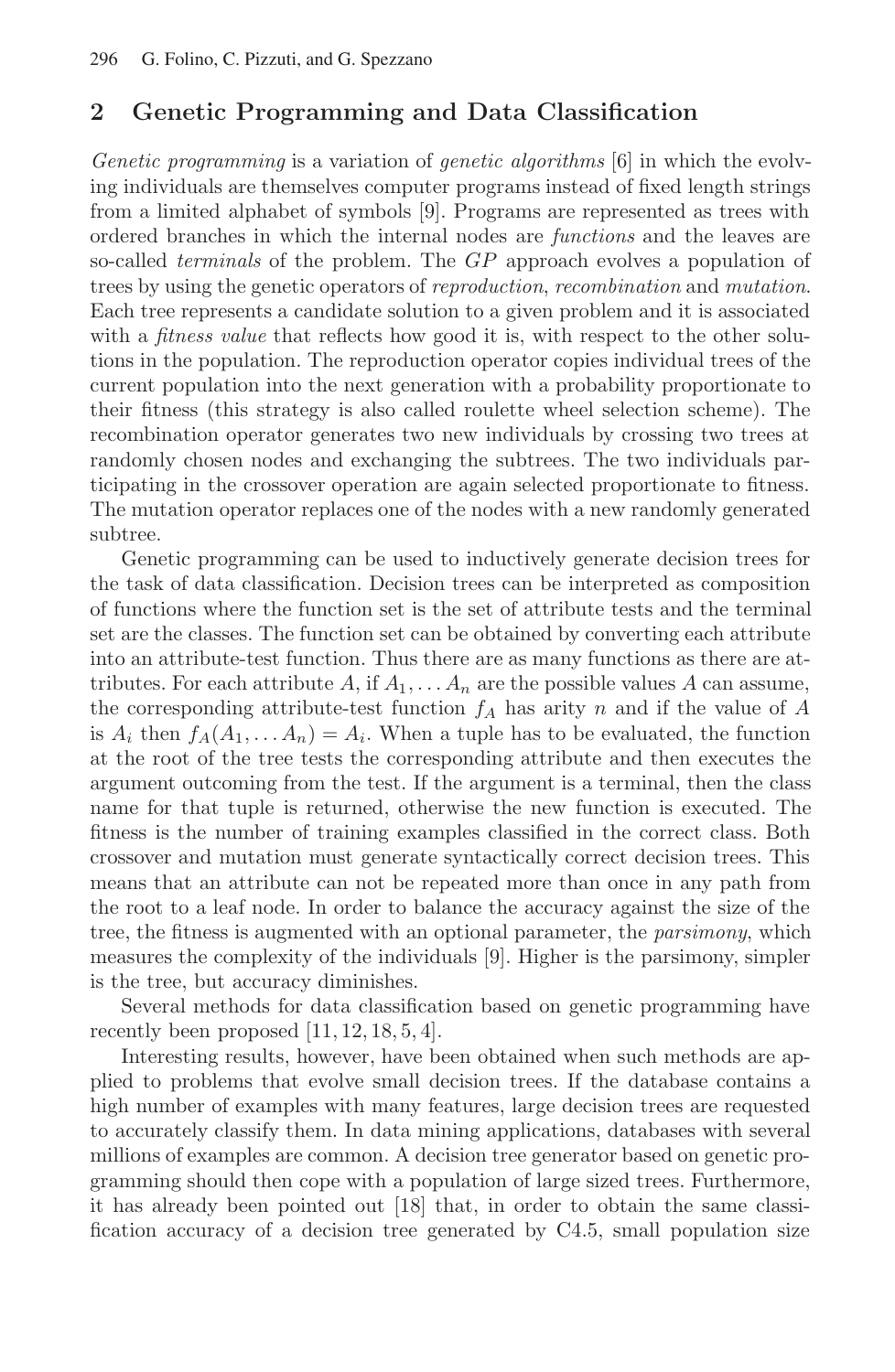is inadequate. Processing large populations of trees that contain many nodes considerably degrades the execution time and requires an enormous amount of memory. The utilisation of parallel strategies used to increase the performances of genetic programming and to realise a really scalable data classification package for data mining applications, seems to be the only choice.

## **3 Simulated Annealing**

Simulated annealing [7] is a randomised technique for finding a near-optimal approximate solution of difficult combinatorial optimisation problems. A SA algorithm starts with a randomly generated candidate solution. Then, it repeatedly attempts to find a better solution by moving to a neighbour with higher fitness, until it reaches a solution where none of its neighbours have a higher fitness. Such a solution is called locally optimal. In order to avoid getting trapped in poor local optima, simulated annealing strategy occasionally allows for uphill moves to solutions of lower fitness by using a *temperature parameter* to control the acceptance of the moves. At the beginning the temperature has a high value and then a cooling schedule reduces its value. The new solution is kept if it has a better fitness than the previous solution, otherwise it is accepted with a probability depending on the current temperature. As the temperature becomes cooler, it is less likely that bad solutions are accepted and that good solutions are discarded. In this way it should be possible to avoid getting trapped into local minima early in the execution and to explore the search space in its entirety.

## **4 Parallel Genetic Programming and Simulated Annealing**

Genetic programming is well suited to be implemented on parallel architectures because the population can be distributed across the nodes of the system. One of the main problems in parallelising GP comes from the global selection of individuals, proportionate to their fitness, both in the reproduction and recombination steps. This kind of selection forces the sharing of the new solutions until the new population can be chosen. Two main approaches to parallel implementations of GP have been proposed to avoid this bottleneck. The island model [13] and the  $diffusion$  model [15].

The island model divides the population into smaller subpopulations. A standard genetic programming algorithm works on each partition and is responsible for initialising, evaluating and evolving its own subpopulation. The standard GP algorithm is augmented with a migration operator that periodically exchanges individuals among the subpopulations.

In the diffusion model each individual is associated with a spatial location on a low-dimensional grid. The population is considered as a system of active individuals that interact only with their direct neighbours. Different neighbourhoods can be defined for the cells. The most common neighbourhoods in the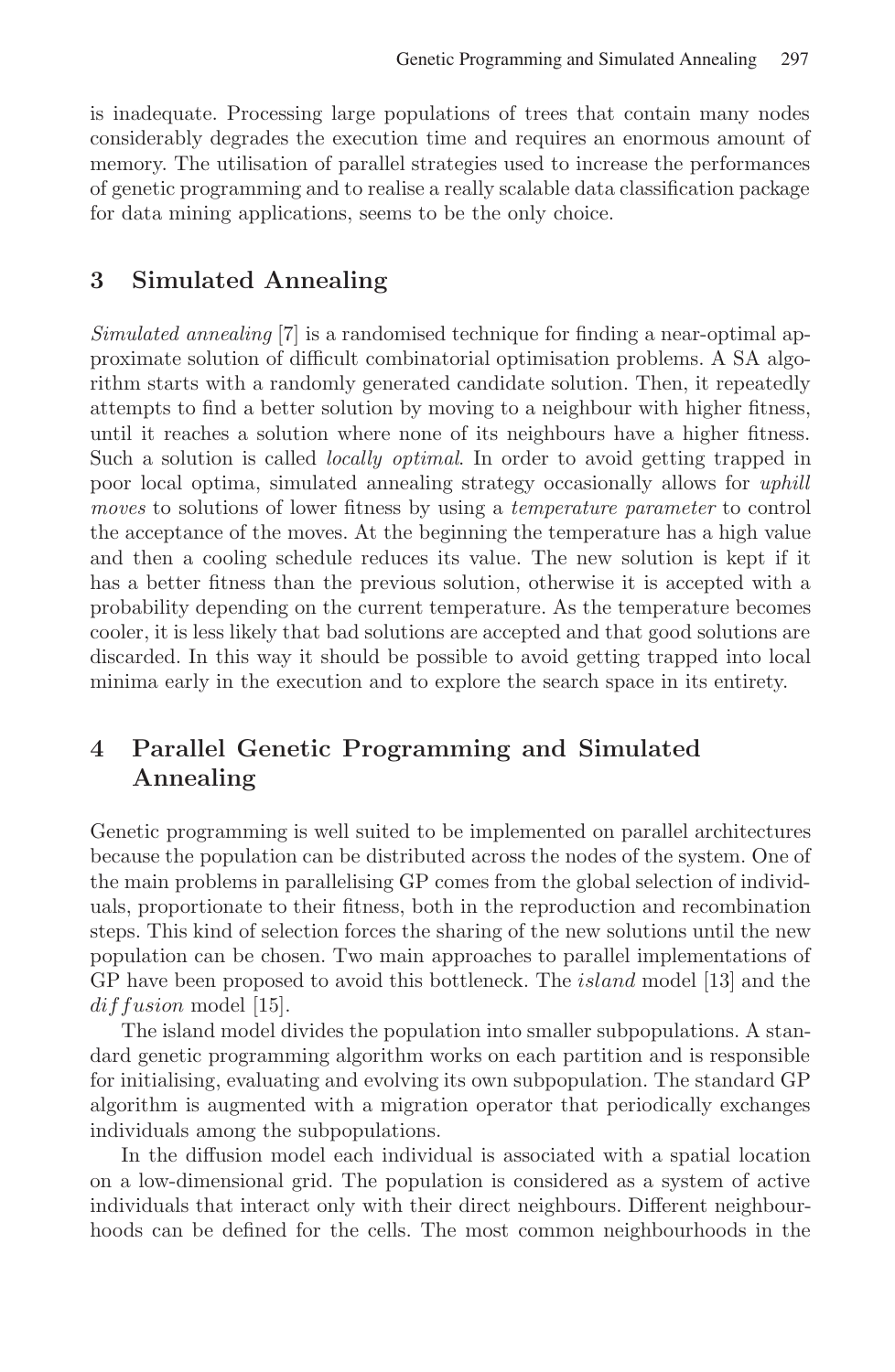two-dimensional case are the 4-neighbour (von Neumann neighbourhood) consisting of the North, South, East, West neighbours and 8-neighbour (Moore neighbourhood) consisting of the same neighbours augmented with the diagonal neighbours. Fitness evaluation is done simultaneously for all the individuals and selection, reproduction and mating take place locally within the neighbourhood. Information slowly diffuses across the grid thus clusters of solutions are formed around different optima.

Another shortcoming of genetic programming due to the roulette wheel selection scheme is that those candidates having the better fitness are allowed to assume more places in the new population. In this way, individuals having higher fitness rapidly spread through the population and low fitness individuals are gradually lost. After a few number of generations the population presents a high degree of homogeneity and the power of recombination is considerably weakened. As a consequence, GP is not able to improve the solution getting trapped into a local optimum.

Simulated annealing, on the contrary, always accepts the new solution if it has a better fitness than the previous one and it accepts an inferior solution with a probability depending on the current temperature. As the temperature becomes cooler, it is less likely that bad solutions are accepted and that good solutions are discarded. This strategy, as already pointed out, guarantees the convergence property of the method. The combination of the two methods can thus take advantage of the suitability of genetic programming to be parallelised and of the capability of simulated annealing to avoid poor local solutions and to maintain a good diversity in the population. In the next section we propose a cellular genetic programming method enriched with the simulated annealing strategy, called CGP/SA, for classification of databases.

#### **5 The CGP/SA Method**

A new method for the task of data classification, suitable to be implemented on massively parallel architectures, is proposed. The method combines genetic programming and simulated annealing to evolve a population of decision trees. A *cellular automaton*  $(CA)$  [21] is used to realise a fine-grained parallel implementation of GP through the diffusion model and the annealing schedule is applied to establish the acceptance of a new solution. Preliminary experimental results, obtained from a sequential implementation of the approach that simulates the behaviour of the cellular automaton, show significant better performances with respect to C4.5 and comparable performances with respect to CGP [4].

The method follows other recent hybrid methods [8, 2], that incorporate simulated annealing into genetic algorithms, and the Cellular Genetic Algorithm proposed in [22]. Our approach, however, is the first proposal that couples cellular genetic programming and simulated annealing for classifying databases.

A cellular automaton is composed of a set of cells in a regular spatial lattice, either one-dimensional or multidimensional. Each cell can have a finite number of states. The states of all the cells are updated synchronously according to a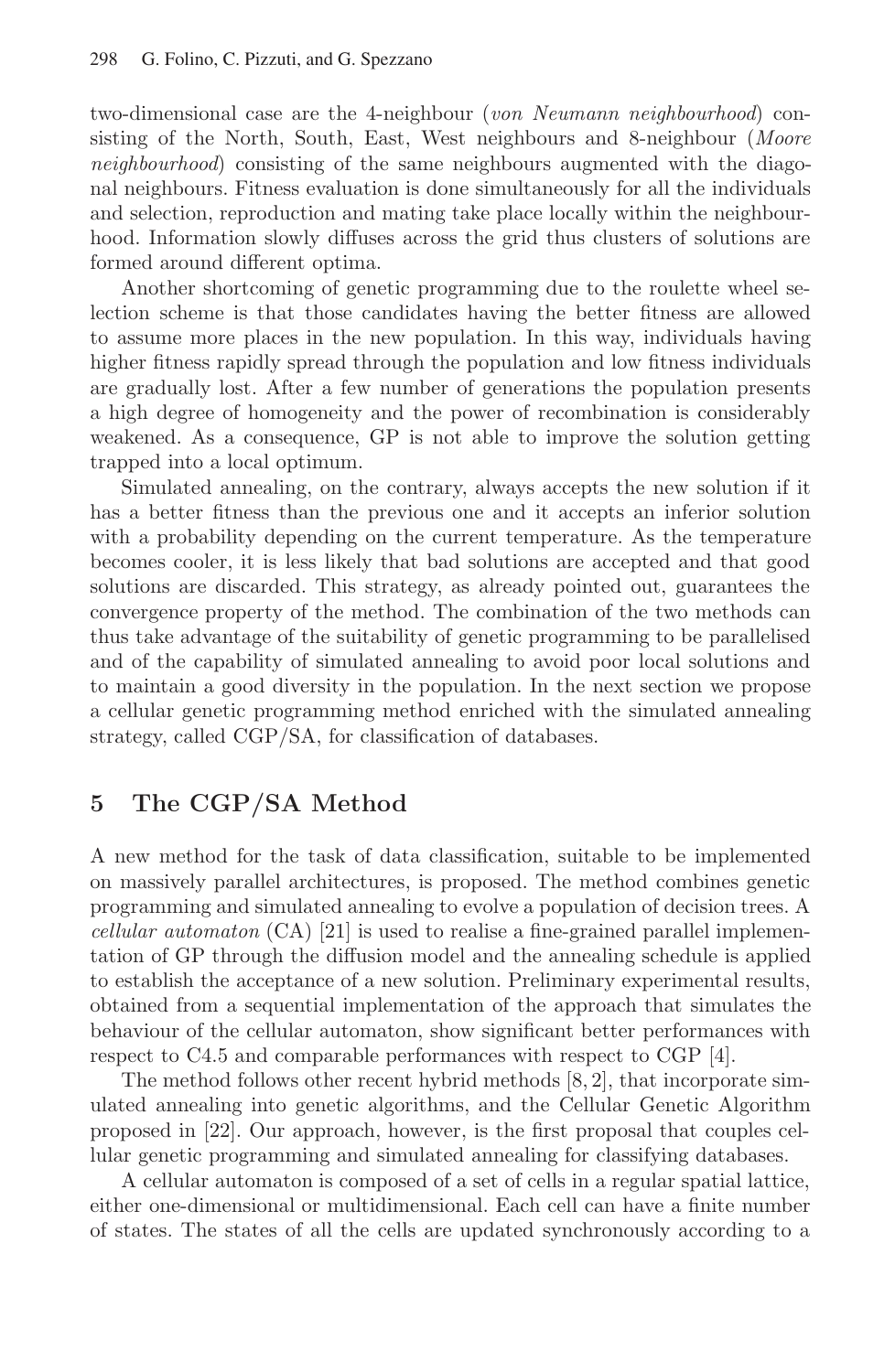local rule, called a transition function. The state of a cell at a given time depends only on its own state at the previous time step and the states of its "nearby" neighbours (however defined) at that previous step. Thus the state of the entire automaton advances in discrete time steps. The global behaviour of the system is determined by the evolution of the states of all the cells as a result of multiple interactions. Thus the recombination mechanism, that is responsible to generate the offspring, can be done by choosing the mate of the current individual in the local neighbourhood.

A Cellular Genetic Programming algorithm coupled with Simulated Annealing technique, called CGP/SA, can be designed by associating with each cell of a CA two substates: one contains an individual (tree) and the other its fitness. At the beginning a population of individuals is randomly generated and the fitness is evaluated. Then, at each generation, every tree undergoes one of the genetic operators ( reproduction, crossover, mutation) depending on the probability test. If crossover is applied, the mate of the current individual is selected as the neighbour, in the Moore's neighbourhood, having the best fitness and the offspring is generated. The current tree is then replaced by one of the two offspring, the one having the best fitness, if fitness increase is less than or equal to the current temperature, defined by an annealing schedule. The algorithm on a 2-dimensional toroidal grid can be described by the pseudo-code shown in figure 1. The initial temperature is different for each cell and it is randomly set between 2 and 6 percent of the number of tuples. A parameter  $\alpha$ , which has a value between 0.95 and 1.0, is chosen to reduce the temperature at each generation and such that the temperature assumes the final value when  $MaxNumberOfGeneration$ steps have been executed. select( $t_i, t_0, t_1, temperature$ ) first chooses between  $t_0$ and  $t_1$  the one having the best fitness. Suppose it is  $t_0$ . Then,  $t_i$  is replaced by  $t_0$ only if  $fitness(t_0) - fitness(t_i) \leq temperature$ . This deterministic criterion [2] has been shown to be less expensive and to perform equivalently to the random technique.

#### **6 Implementation and Experimental Results**

In this section we present the experiments and results obtained by a preliminary implementation of the method on a sequential machine. The CGP/SA classifier has been implemented in C by modifying the *sgpc*1.1 standard tool for genetic programming [20] to meet the requirements of our classification method. A procedure that does not allow for the generation of trees with repeated attributes on the branches, after the application of crossover and mutation operators, has been added. In order to simulate the cellular automata framework, the population has been mapped into a two-dimensional array of fixed dimensions  $20 \times 20$ . CGP/SA accepts discretised data sets (training and test set) as input. The environment runs on a Sun Ultraspark workstation with two 200-Mhz processors and 256 Mbytes of memory.

Experiments have been executed on standard databases contained in the UCI Machine Learning Repository [14]. Table 1 contains the description of these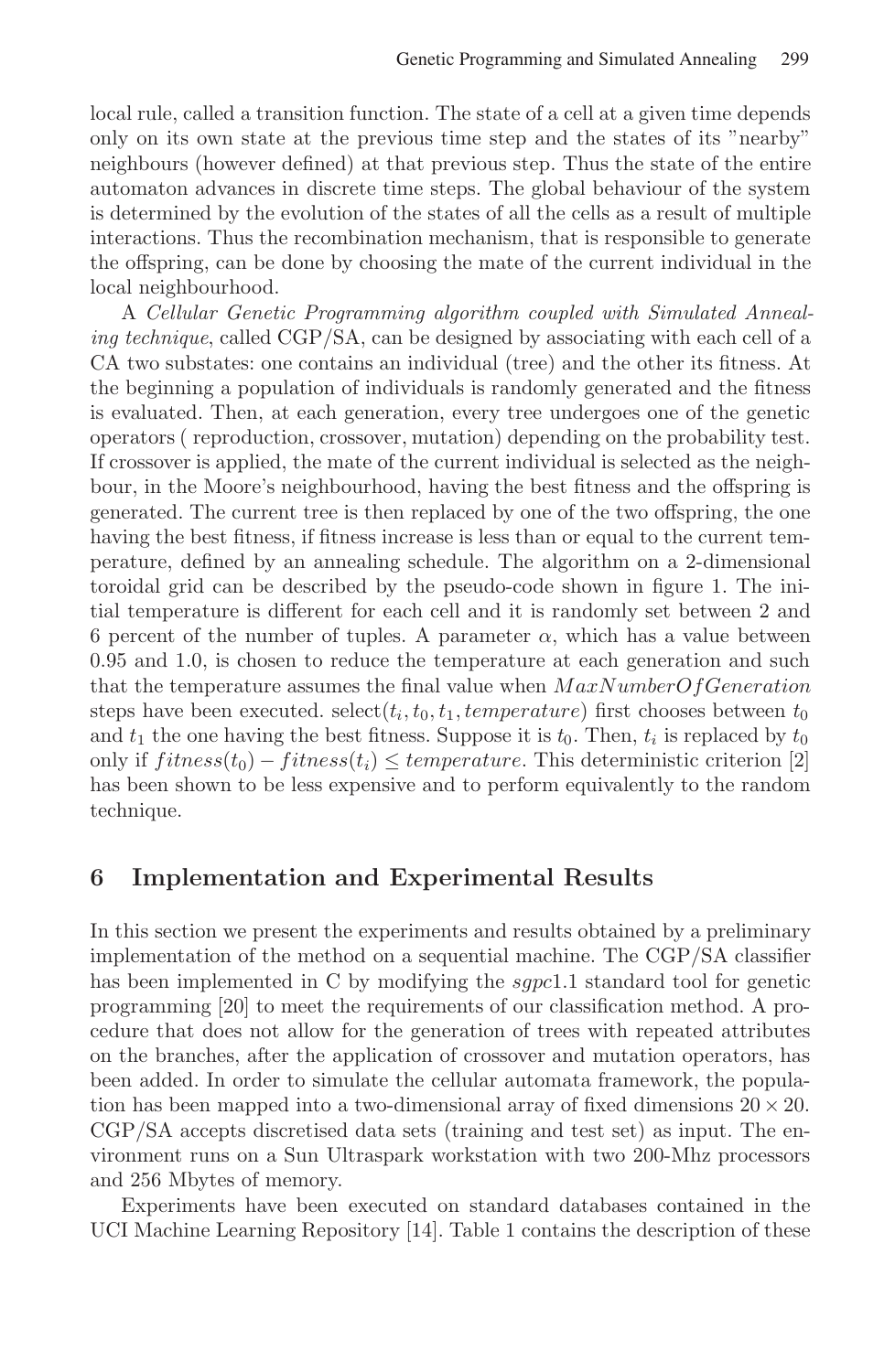#### **begin**

```
Let p_c, p_m, be the crossover and mutation
  probability
  temperature = initial temperature()
 for each cell i in CA do in parallel
   generate a random individual t_ievaluate the fitness of t_iend parallel for
  while not MaxNumberOfGeneration do
  for each cell i in CA do in parallel
   generate a random probability p
    if (p < p_c) then
    select the cell j, in the neighbourhood of i,
     such that t_j has the best fitness
     (t_0, t_1)= crossover(t_i, t_j)t_i = select(t_i, t_0, t_1, temperature)else
    if (p < p_m + p_c) then
    mutate the individual
    else
    copy the current individual in the new population
   end if
   end if
  end parallel for
   temperature = temperature \times \alphaend while
end
```
**Fig. 1.** Pseudo-code of the CGP/SA algorithm.

databases. They present different characteristics in the number and type (numerical and nominal) of attributes, two-classes versus multiple classes and number of examples. A population of 400 elements has been used with a probability of 0.095 for reproduction, 0.890 for crossover and 0.01 for mutation. The maximum depth of the new generated subtrees is 4 for the step of population initialisation, 5 for crossover and 2 for mutation. The algorithm stops after 200 generations. In table 2 the results generated by C4.5 with pruning compared with those of CGP/SA are shown. The results of CGP/SA have been obtained by running the algorithm 10 times. In the table the best result, with respect to the misclassification error on the test set, is shown along with the average result in parenthesis. It is clear from the table that the trees generated by the CGP/SA algorithm with respect to C4.5 are smaller, for almost all the dataset, they have a misclassification error on the training set comparable, but, more important, they generalise better than C4.5. In particular, for the cancer, monk1 and monk3 datasets the results are very good. The tree obtained for the cancer dataset contains 9 nodes with respect to 41 of C4.5 and the test error is 18.95 instead of 30.6. The tree generated for monk1, with a size of 37, is able to correctly classify both the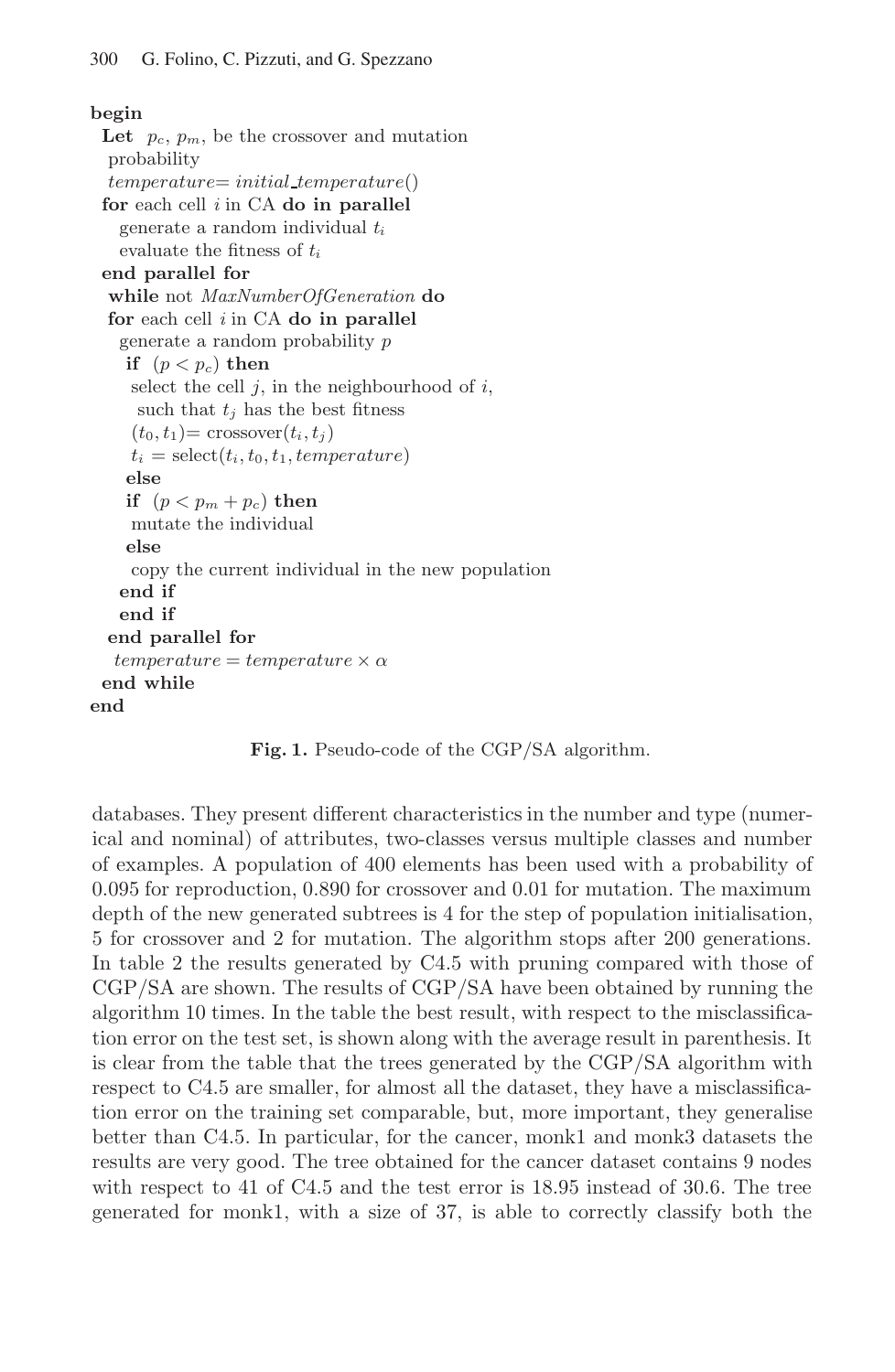training and the test sets. The decision tree for monk3, although has a tree size of 17 nodes with respect to 12 of C4.5, it has an error of 4.92 on the training set, with respect to 6.6 of C4.5 and correctly generalise to the test set. For these two last datasets, C4.5 is not able to find the correct tree.

In table 3 the results of the CGP/SA and the CGA methods are presented on a bigger set of examples of those reported in [4]. Both algorithms stops after 200 generations. The behaviour of CGP/SA is almost always better than CGP. For example, for the Australian and German databases CGA obtains a size of 69 and 66 respectively, while CGA/SA obtains 30 and 44. Thus it seems that the method takes advantages of the introduction of simulated annealing strategy which is essentially based on allowing the substitution of the current string with a high probability when the temperature is high, and with a decreasing probability as long as the temperature diminishes. A better tuning of the parameters and the effect of population size could improve the performance of the method.

#### **7 Conclusions and Future Work**

A new approach to data classification based on a cellular genetic programming framework, augmented with simulated annealing technique, has been presented. The introduction of SA strategy to decide the acceptance of a new individual proved to be profitable. The approach showed to outperform Quinlan's C4.5 method by generating both smaller and more accurate trees on standard machine learning problems. The sequential implementation of the cellular genetic programming algorithm, however, needs running times that, as expected, are not competitive with respect to C4.5. This behaviour is obvious since CGP/SA manages a population of trees, while C4.5 works with only one tree at a time. On the other hands C4.5 performances notably degrades as the size of the tree increases, thus it is not able to deal with real data mining applications, having

|            | DATABASE AT TRIBUTES TUPLES |      |
|------------|-----------------------------|------|
| Australian | 14                          | 690  |
| Cancer     | 9                           | 286  |
| Crx        | 15                          | 690  |
| German     | 20                          | 1000 |
| Heart      | 13                          | 270  |
| Hypo       | 29                          | 3772 |
| Iris       | 4                           | 150  |
| Monk1      | 6                           | 124  |
| Monk2      | 6                           | 169  |
| Monk3      | 6                           | 122  |
| Pima       | 8                           | 768  |
| Vote       | 16                          | 435  |

**Table 1.** Databases description

**DATABASE ATTRIBUTES TUPLES**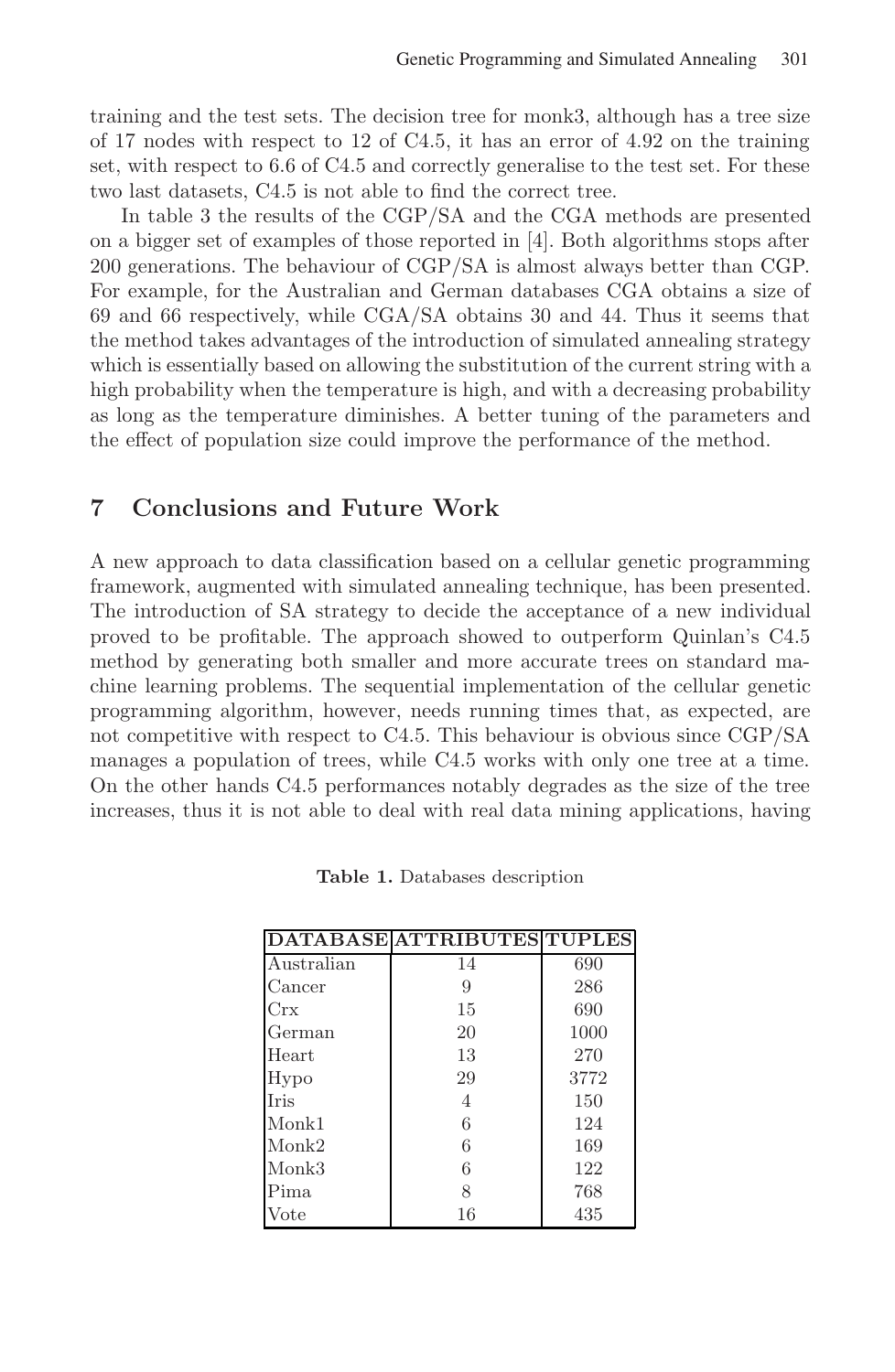|                                     | C <sub>4.5</sub> |      |      | CGA/SA      |                            |                 |  |
|-------------------------------------|------------------|------|------|-------------|----------------------------|-----------------|--|
| DATABASE Size Training set Test set |                  |      |      | <b>Size</b> | Training set               | Test set        |  |
| Australian                          | 60               | 4.6  | 12.1 | 30(35.0)    | 10.43(11.46)[10.00(11.74)] |                 |  |
| Cancer                              | 41               | 19.9 | 30.6 | 9(63.9)     | 25.67(22.44)               | 18.95(21.25)    |  |
| Crx                                 | 44               | 5.9  | 11.7 | 25(22.7)    | 10.41(12.16)               | 14.00(16.15)    |  |
| German                              | 127              | 10.2 | 23.8 | 44 $(46.6)$ | 24.92 (27.44)              | 22.75(24.10)    |  |
| Heart                               | 27               | 7.2  | 17.6 | 30(18.7)    | 14.44 (19.22)              | 12.22(14.77)    |  |
| Hypo                                | 21               | 0.2  | 0.9  | 39(28)      | 0.60(0.95)                 | 0.87(1.25)      |  |
| Iris                                | $\overline{7}$   | 1.0  | 6.3  | 14(10.4)    | 2.00(2.60)                 | 2.00(3.80)      |  |
| Monk1                               | 18               | 16.1 | 24.3 | 37(40.1)    | 0(0)                       | (0)<br>$\theta$ |  |
| Monk2                               | 31               | 23.7 | 35.0 | 65(54)      | 14.75(19.10)               | 30.32(33.10)    |  |
| Monk3                               | 12               | 6.6  | 2.8  | 17(16.8)    | 4.92(5.58)                 | 0(1.90)         |  |
| Pima                                | 99               | 6.2  | 18.3 | 77 (45.4)   | 19.14 (24.57)              | 21.48 (22.34)   |  |
| Vote                                | 7                | 4.3  | 6.9  | 16 (19)     | 3.33(3.77)                 | 2.22<br>(2.37)  |  |

**Table 2.** Results generated by C4.5 and CGP/SA

**Table 3.** Results generated by CGA and CGP/SA

|                 | CGA         |                                                                                                   |                                           | CGA/SA   |                                                                           |            |  |
|-----------------|-------------|---------------------------------------------------------------------------------------------------|-------------------------------------------|----------|---------------------------------------------------------------------------|------------|--|
| <b>DATABASE</b> | <b>Size</b> | Training set                                                                                      | Test set                                  | Size     | Training set                                                              | Test set   |  |
| Australian      | 69(30.1)    |                                                                                                   |                                           |          | $10.65(13.00)$ 9.56 $(11.48)$ 30 $(35.0)$ 10.43 $(11.46)$ 10.00 $(11.74)$ |            |  |
| Cancer          | 9(51.2)     | $16.23$ (22.25) 17.90 (21.05) 9 (63.9)                                                            |                                           |          | 25.67 (22.44) 18.95 (21.25)                                               |            |  |
| Crx             | 38(26.4)    |                                                                                                   | $9.18(11.96)$ 14.50 $(16.15)$ 25 $(22.7)$ |          | 10.41(12.16)14.00(16.15)                                                  |            |  |
| German          | 66 (61.4)   | $24.62$ (24.56) 21.86 (23.92) 44 (46.6)                                                           |                                           |          | 24.92 (27.44) 22.75 (24.10)                                               |            |  |
| Heart           | 31(32.9)    | $16.67 (17.50)$ $12.22 (14.87)$ 30 (18.7)                                                         |                                           |          | 14.44 (19.22) 12.22 (14.77)                                               |            |  |
| Hypo            | 30(25.9)    | 0.48(1.23)                                                                                        | 0.87(1.59)                                | 39(28)   | 0.60(0.95)                                                                | 0.87(1.25) |  |
| Iris            | 15(9.9)     | 2.00(2.30)                                                                                        | $2.00(4.00)$ 14 (10.4)                    |          | 2.00(2.60)                                                                | 2.00(3.80) |  |
| Monk1           | 37(39.4)    | 0(0)                                                                                              | 0(0)                                      | 37(40.1) | 0(0)                                                                      | 0(0)       |  |
| Monk2           | 21(33.4)    | $27.87 (25.16)   32.18 (34.07)   21 (32.9)$                                                       |                                           |          | 27.87 (25.98) 32.17 (33.56)                                               |            |  |
| Monk3           | 17(15.4)    | 4.92(5.82)                                                                                        | 0.0(1.76)                                 | 17(16.8) | 4.92(5.58)                                                                | 0(1.90)    |  |
| Pima            |             | 69 (43.2) $\big  22.65 \big( 24.08 \big) \big  20.70 \big( 22.15 \big) \big  77 \big( 45.4 \big)$ |                                           |          | 19.14 (24.57) 21.48 (22.34)                                               |            |  |
| Vote            | 13(27.40)   | 4.67(4.53)                                                                                        | 2.22(2.58)                                | 16(19)   | 3.33(3.77)                                                                | 2.22(2.37) |  |

hundreds of attributes and thousands of tuples, in reasonable times. Parallel implementation of our method, which is in progress, should successfully cope with big sized databases.

## **References**

- 1. M. Chen, J. Han and P.S. Yu (1996). Data Mining: an Overview from Database Perspective. IEEE Transaction on Knowledge and Data Engineering, 8(6), pp.866- 883.
- 2. H.Chen, N.S.Flann and D.W.Watson (1998). Parallel Genetic Simulated Annealing: A Massively Parallel SIMD Algorithm. In IEEE Transaction on Parallel and Distributed Systems, vol. 9, No.2.